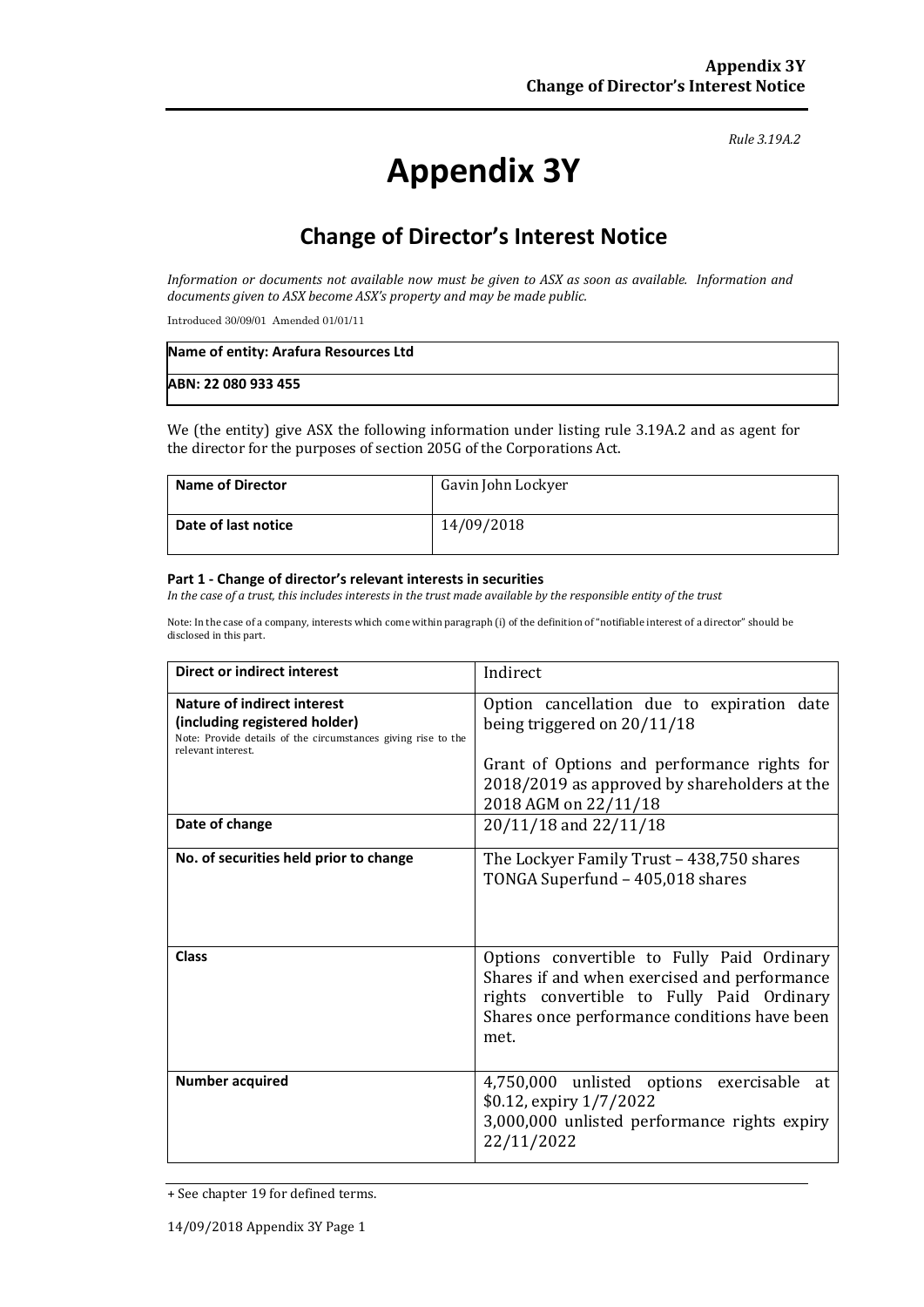| <b>Number disposed</b>                                                                                                                                                            | 3,000,000 unlisted options $\omega$ \$0.105 expiry<br>20/11/18                                                                                                                                                         |
|-----------------------------------------------------------------------------------------------------------------------------------------------------------------------------------|------------------------------------------------------------------------------------------------------------------------------------------------------------------------------------------------------------------------|
| Value/Consideration<br>Note: If consideration is non-cash, provide details and<br>estimated valuation                                                                             | Nil.                                                                                                                                                                                                                   |
| No. of securities held after change                                                                                                                                               | The Lockyer Family Trust -<br>438,750 shares<br>4,750,000 unlisted options exercisable at<br>\$0.12, expiry 1/7/2022<br>3,000,000 unlisted performance rights expiry<br>22/11/2022<br>TONGA Superfund - 405,018 shares |
| <b>Nature of change</b><br>Example: on-market trade, off-market trade, exercise of<br>options, issue of securities under dividend reinvestment plan,<br>participation in buy-back | Non-listed<br>option cancellation<br>due<br>to<br>expiration date being triggered on 20/11/18.<br>Grant of Options and performance rights for<br>2018/2019 as approved by shareholders at the<br>2018 AGM on 22/11/18. |

### **Part 2 – Change of director's interests in contracts**

Note: In the case of a company, interests which come within paragraph (ii) of the definition of "notifiable interest of a director" should be disclosed in this part.

| <b>Detail of contract</b>                                                                                                                                                      | N/A |
|--------------------------------------------------------------------------------------------------------------------------------------------------------------------------------|-----|
| <b>Nature of interest</b>                                                                                                                                                      | N/A |
| Name of registered holder<br>(if issued securities)                                                                                                                            | N/A |
| Date of change                                                                                                                                                                 | N/A |
| No. and class of securities to<br>which interest related prior to<br>change<br>Note: Details are only required for a contract in<br>relation to which the interest has changed | N/A |
| Interest acquired                                                                                                                                                              | N/A |
| Interest disposed                                                                                                                                                              | N/A |
| <b>Value/Consideration</b><br>Note: If consideration is non-cash, provide details and<br>an estimated valuation                                                                | N/A |
| Interest after change                                                                                                                                                          | N/A |

## **Part 3 –** +**Closed period**

<sup>+</sup> See chapter 19 for defined terms.